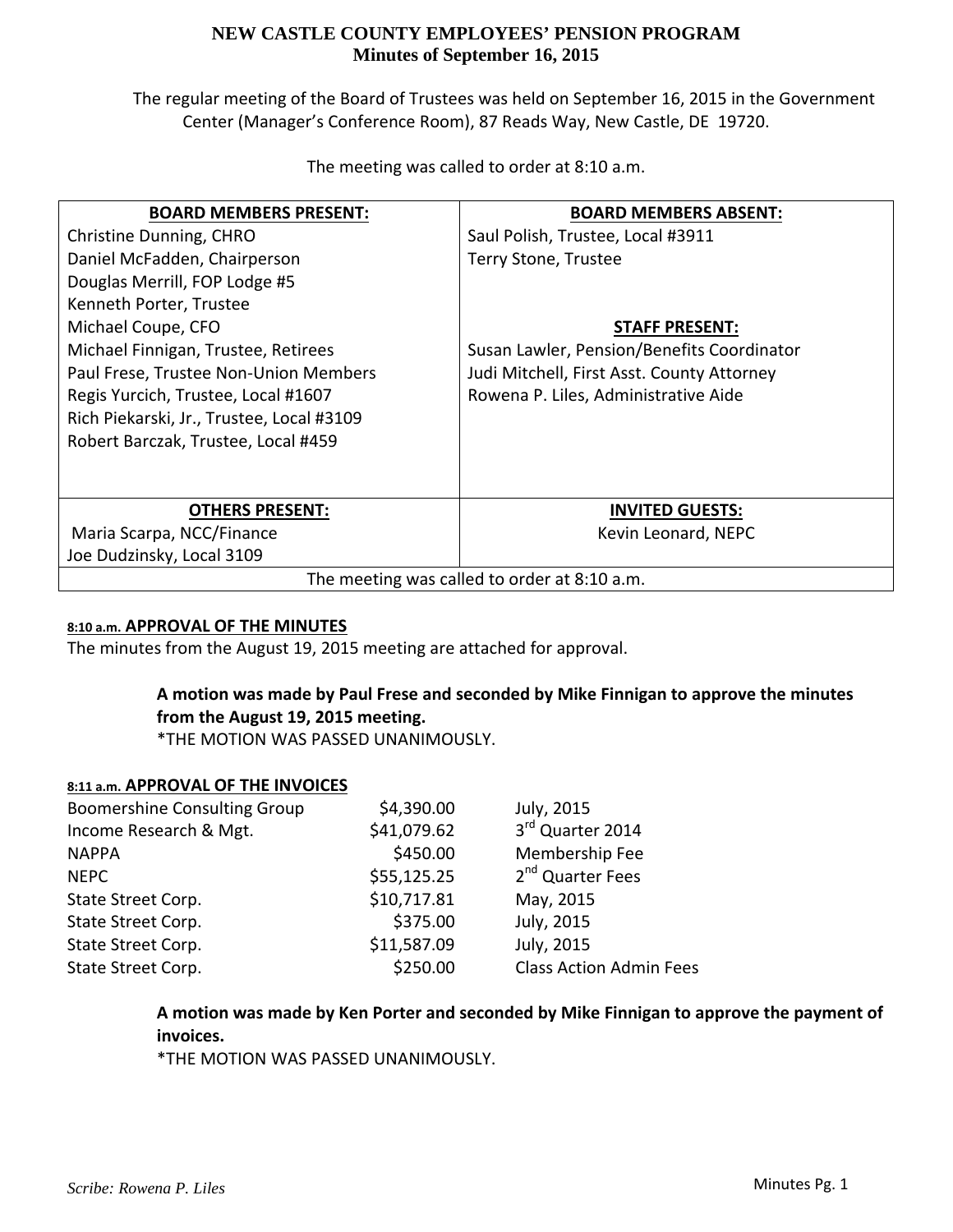#### **8:00 a.m. COORDINATOR'S REPORT by Susan Lawler**

- $\triangleright$  Report of Pension Buy-in I just want to report that we had a pension buy-in. Of course, just be clear we do not have an opening. We had a gentlemen exercise his rights under USERRA to capture his military time that's interrupted his service here at the County. He picked up his military time as *credited service towards his pension and made the appropriate contributions for that.*
- **Gross Payroll and Employer Contribution for the Month of August 31, 2015** *– As requested, the* County's contributions to the Pension Trust for August was distributed. We will try to get that from *a timing perspective so it arrives as part of the agenda for those purposes.*

Under a separate page 3 on the agenda, we've listed the capital calls and distribution of capital. These seem to be occurring with greater frequency. We just want to make sure that they are clear and out there *just for your purposes and they are not buried within the agenda.*

Dan – *Kevin is there anything going on there that is out of the ordinary?*

Kevin – *It's good news. Obviously, I'm going to review your partnerships but you are getting to the point where you are starting to move more and more money that way.*

| 8:13 a.m. CAPITAL CALLS                             |              |                                                                                          |  |
|-----------------------------------------------------|--------------|------------------------------------------------------------------------------------------|--|
| $\triangleright$ HarbourVest Partners               | \$225,000.00 | August 31, 2015                                                                          |  |
| $\triangleright$ Northstar Mezzanine Partners       | \$8,620.00   | August 20, 2015                                                                          |  |
| Lexington Partners<br>➤                             | \$33,209.00  | August 20, 2015                                                                          |  |
| $\triangleright$ Crescent Direct Lending            | \$205,573.00 | September 22, 2015                                                                       |  |
| 8:13 a.m. DISTRIBUTION OF CAPITAL                   |              |                                                                                          |  |
| $\triangleright$ Lexington Partners                 | \$102,474.00 | August 28, 2015                                                                          |  |
| 8:13 a.m. APPROVAL OF THE APPLICATIONS FOR BENEFITS |              |                                                                                          |  |
| <b>Service Retirements</b>                          |              |                                                                                          |  |
| Kenneth N. Dunn, Sr.                                | \$7,667.68   | October 5, 2015                                                                          |  |
| Juan Sanchez                                        | \$130.00     | September 1, 2015                                                                        |  |
| retirements.                                        |              | A motion was made by Doug Merrill and seconded by Mike Finnigan to approve the service   |  |
| *THE MOTION WAS PASSED UNANIMOUSLY.                 |              |                                                                                          |  |
| 8:14 a.m. APPROVAL OF THE BENEFIT CONVERSION        |              |                                                                                          |  |
| Kenneth Shortess, Jr.                               | \$3,365.94   | August 30, 2015                                                                          |  |
| conversion.                                         |              | A motion was made by Rich Piekarski and seconded by Mike Finnigan to approve the benefit |  |

\*THE MOTION WAS PASSED UNANIMOUSLY.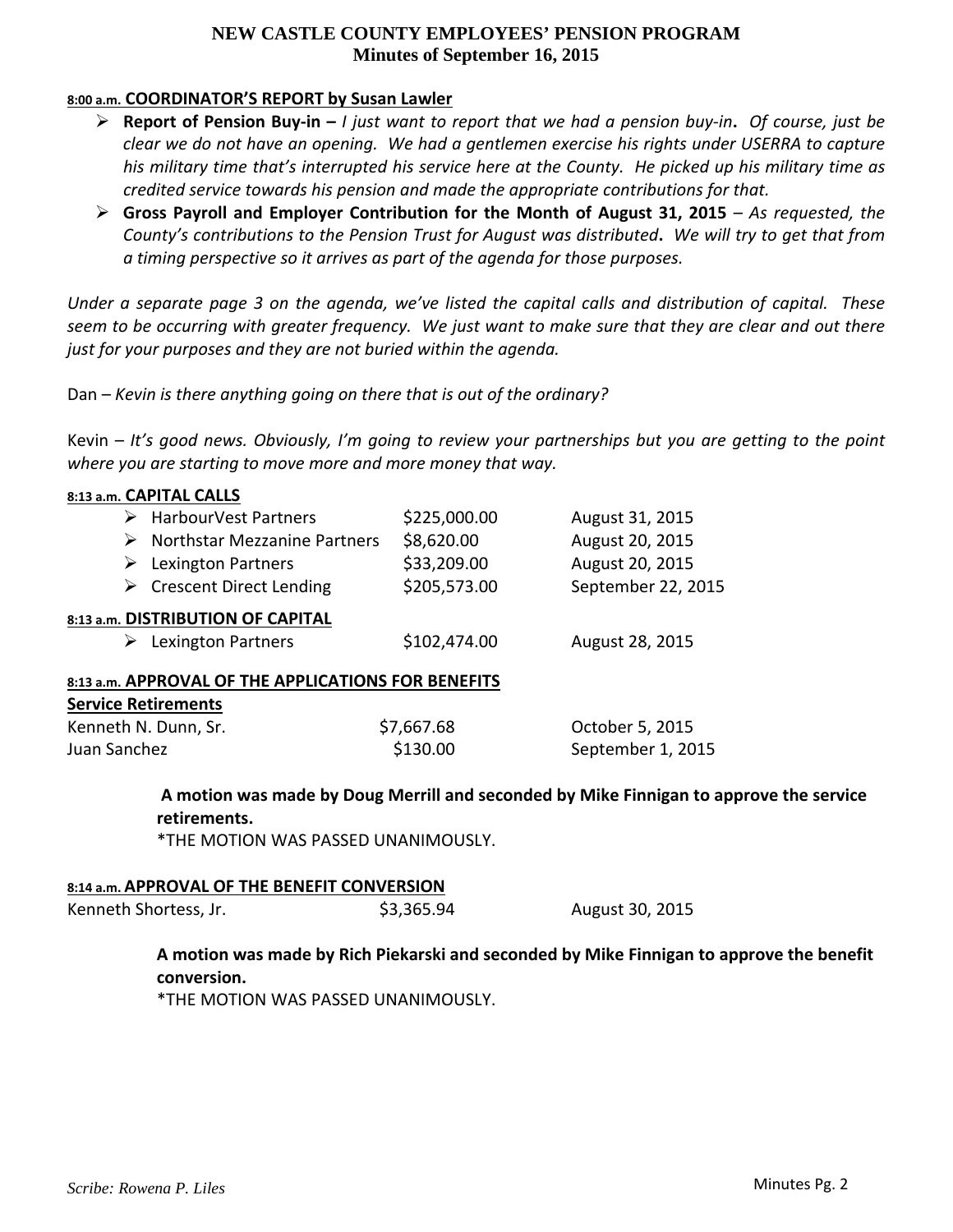#### **8:15 a.m. APPROVAL OF THE LUMP SUM BENEFIT**

Jennifer Kaczmarczyk (Herbert Chapman) \$1,384.25

**A motion was made by Ken Porter and seconded by Mike Finnigan to approve the lump sum benefit.**

\*THE MOTION WAS PASSED UNANIMOUSLY.

#### **8:15 a.m. APPROVAL OF THE REFUND BENEFITS**

Rachel Stemerman \$5,442.35 PlnAMD

**A motion was made by Regis Yurcich and seconded by Mike Finnigan to approve the refund benefit.**

\*THE MOTION WAS PASSED UNANIMOUSLY.

#### **8:16 a.m. NEW BUSINESS**

- Equipment Purchases for the Board (Susan Lawler) *Saul was asked to look into it*. *I had a brief conversation. At the last meeting, for anybody who wasn't here there was a discussion about perhaps* going to laptops for the Board so that we don't incur the cost and weight of things that come in from *various managers and that sort of thing. Saul's actually looking into it because they recently purchased Surface Pads for Fireboard and such. I spoke briefly with Purchasing about hopping onto the Purchase* Order for that and seeing what we need. So we should probably get a motion at some point not today *once we have that information back for the Board to approve those purchases. I'm thinking something* along the lines of 14 or 15 to cover the Board and staff members. Of course, they would be owned by *the Board, on loan to the various memberships.*
- Custodial Services contract (Kevin Leonard) *You as a Board voted to hire Northern Trust as your new custodian upon successful contract negotiations. We had a very good call from Northern Trust and they* are beyond ecstatic. I can also tell you that they've seen other transitions over from State Street so that supports obviously the decision you all made and some of the services State Street has been giving their clients. The contract is in legal counsel's hands being reviewed, but nothing is signed off on. Northern Trust is flexible on when we can start. It is whenever we are comfortable and this will be a pretty easy transition. You don't have anything real difficult to move over. Our expectation is that State Street will *remain extremely professional, in fact, the head of Consultant Relations for all of State Street contacted* me and apologized to me and wanted to express apologies for putting you through with all you had to deal with and gave her word that State Street will do whatever is necessary to make it a smooth transition. The effective date will be December 1, 2015. If a problem arises, it will be pushed to *February 1, 2016.*

Judy – I've done the preliminary review of the contract and it has the usual issues with Choice of Law and *Indemnification provisions. Do you Susan have the contact information or Kevin who should I contact regarding making the changes?*

Kevin – The gentleman we've been dealing with and I can't think of his name, but I will get it for you.

- $\triangleright$  First Quarter 2015 Private Markets Review was distributed to the Board for review and discussion.
- $\triangleright$  Private Equity & Private Debt 2015 Strategic Investment Plan Review was distributed to the Board for review and discussion. NEPC is recommending two funds for the Board to consider Brookfield Capital